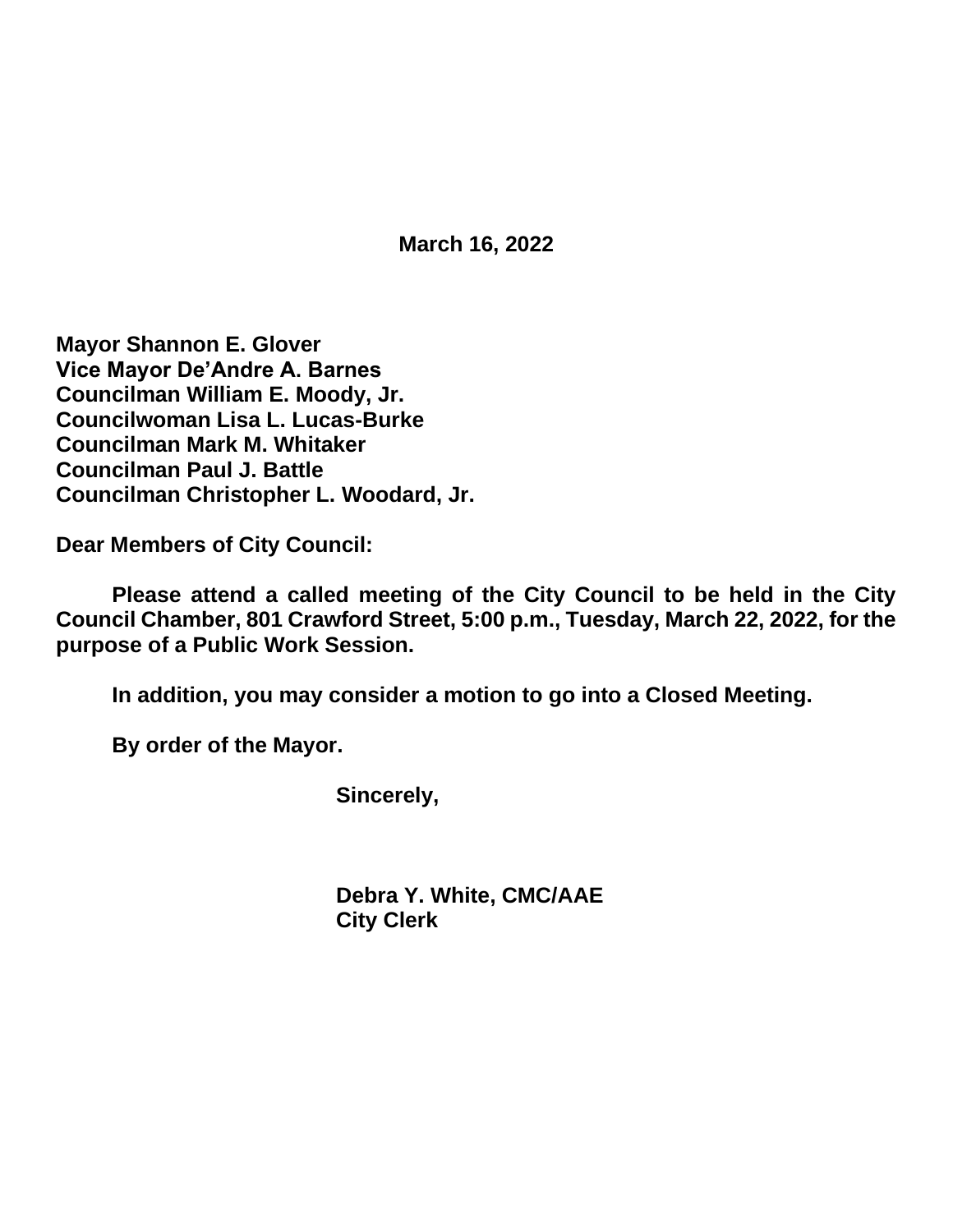**Portsmouth City Council Public Work Session Tuesday, March 22, 2022 5:00 p.m.**

- **1. [National Auto Parts Association \(NAPA\) Presentation](https://www.portsmouthva.gov/DocumentCenter/View/12113/IBS-Presentation)**
- **2. [Capital Improvements Plan \(CIP\) Overview](https://www.portsmouthva.gov/DocumentCenter/View/12120/FinalCIP-March-22-2022-updated--JW)**
- **3. [Utility Infrastructure Overview](https://www.portsmouthva.gov/DocumentCenter/View/12121/Final-Public-Utilites-Update-March-22-2022_mT2pp)**
- **4. City Manager's Report/Report Backs**
- **5. City Council Liaison Reports**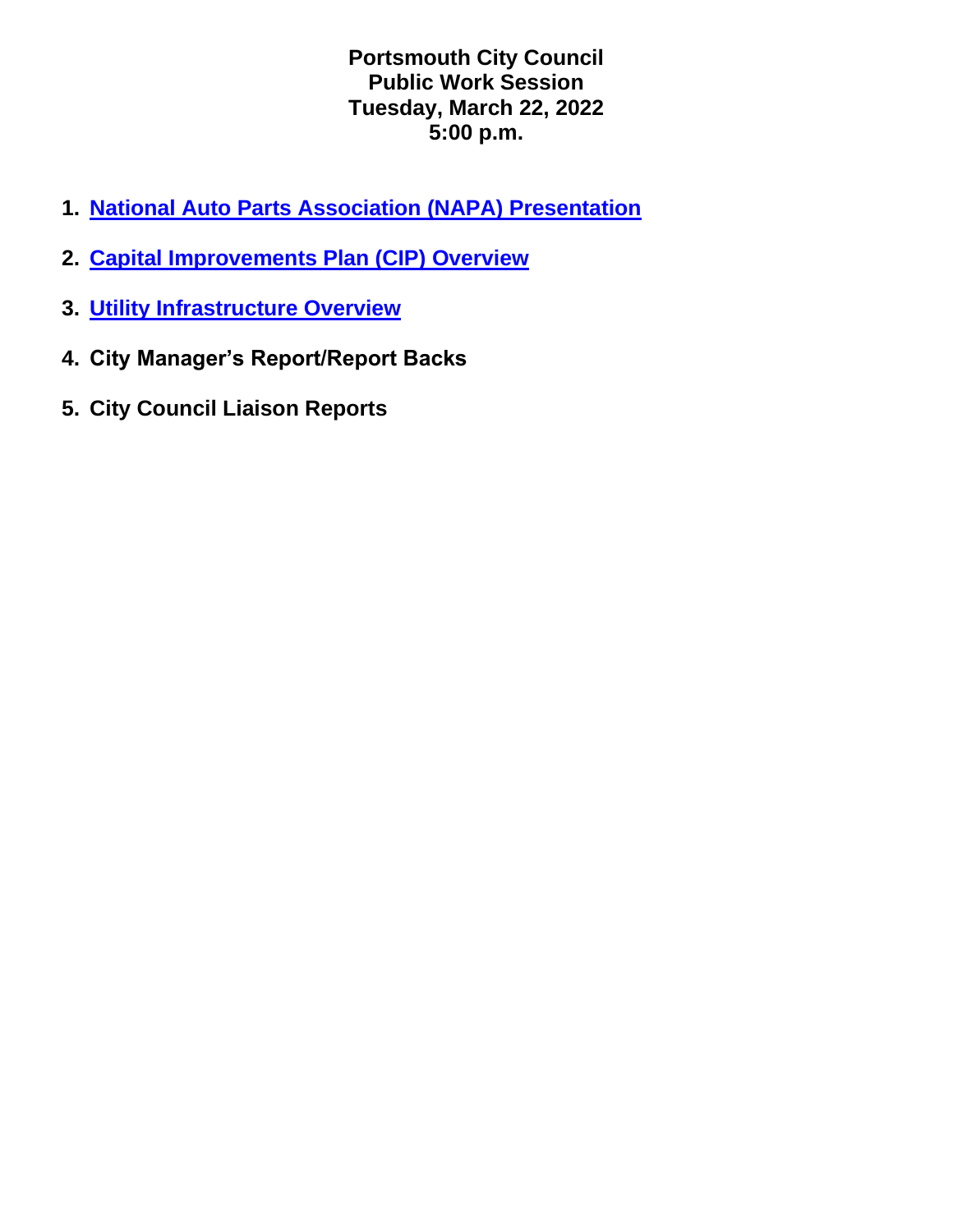

# CITY COUNCIL AGENDA

**Tuesday, March 22, 2022 - 7:00 p.m. City Council Chamber 801 Crawford Street, 6th Floor, Portsmouth, Virginia**

#### **CALL TO ORDER**

**INVOCATION - Dr. Mark E. Poindexter, Westside Christian Church** 

**PLEDGE OF ALLEGIANCE** 

**ROLL CALL**

**[MINUTES](https://www.portsmouthva.gov/DocumentCenter/View/12105/City-Council-Minutes)** (Electronic Roll Call)

# **\*CITY COUNCIL RULES REQUIRE A LIMIT OF UP TO FIVE (5) MINUTES TO SPEAK\***

### **CITY MANAGER'S REPORT**

- **22-84** Adoption of an ordinance to re-appropriate unexpended funds in the amount of \$11,981,491 from the FY 2021 Portsmouth Public Schools Grants Fund Budget to the FY 2022 Portsmouth Public Schools Grants Fund Budget. (Electronic Roll Call) **[Executive Brief and documentation](https://www.portsmouthva.gov/DocumentCenter/View/12088/22-84-CMR-and-documentation) [Ordinance](https://www.portsmouthva.gov/DocumentCenter/View/12089/22-84-Ordinance)**
- **22-85** Adoption of an ordinance accepting Developmental Disability Residential Support funds in the amount of \$21,600 and appropriating said funds in the FY 2022 Behavioral Healthcare Service Fund to support individuals diagnosed with intellectual or developmental disabilities. (Electronic Roll Call) **[Executive Brief and documentation](https://www.portsmouthva.gov/DocumentCenter/View/12090/22-85-CMR-and-documentation) [Ordinance](https://www.portsmouthva.gov/DocumentCenter/View/12091/22-85-Ordinance)**
- **22-86** Adoption of an ordinance accepting Community Development Block Grant program income in the amount of \$155,000 and appropriating said amount in the FY 2022 Community Planning and Development Program Fund. (Electronic Roll Call) **[Executive Brief and documentation](https://www.portsmouthva.gov/DocumentCenter/View/12092/22-86-CMR-and-documentation) [Ordinance](https://www.portsmouthva.gov/DocumentCenter/View/12093/22-86-Ordinance)**
- **22-87** Adoption of an ordinance establishing a personal property tax relief percentage of 45% for calendar year 2022 personal property tax bills. (Electronic Roll Call) **[Executive Brief and documentation](https://www.portsmouthva.gov/DocumentCenter/View/12094/22-87-CMR-and-documentation) [Ordinance](https://www.portsmouthva.gov/DocumentCenter/View/12095/22-87-Ordinance)**
- **22-88** Adoption of a resolution to apply an assessment ratio to the value of certain automobiles and small trucks as authorized by Code of Virginia §58.1-3503(B) for the calendar tax year beginning January 1, 2022. (Electronic Roll Call) **[Executive Brief and documentation](https://www.portsmouthva.gov/DocumentCenter/View/12096/22-88-CMR-and-documentation) [Resolution](https://www.portsmouthva.gov/DocumentCenter/View/12097/22-88-Resolution)**